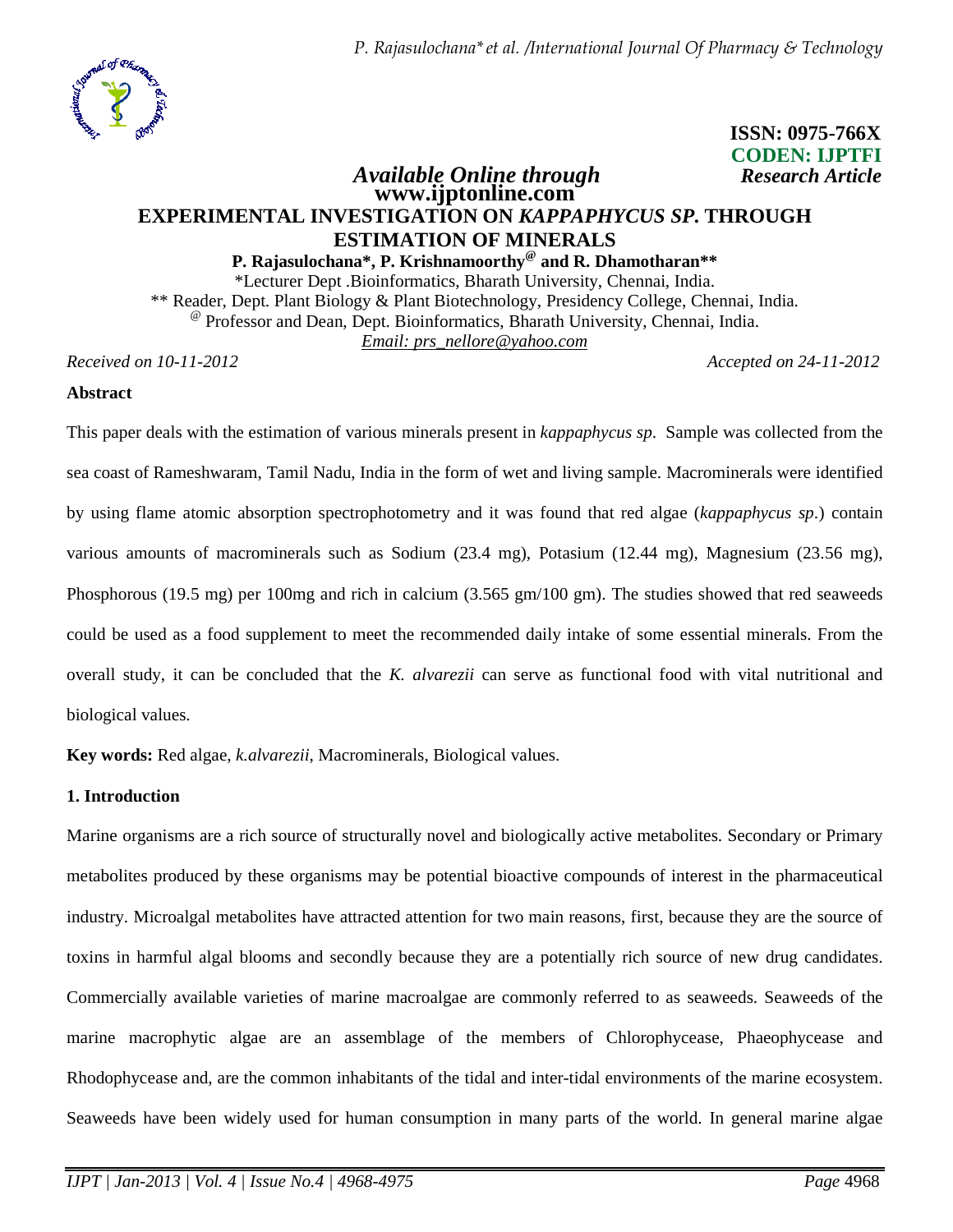*P. Rajasulochana\*et al. /International Journal Of Pharmacy & Technology*  contains (i) protein with all the essential amino acids-unlike most plant foods (ii) a high carbohydrate content (iii) an extensive fatty acid profile, including Omega 3 and Omega 6 and (iv) an abundance of vitamins, minerals and trace elements in a naturally-occurring synergistic design. Macroalgae can be classified as red algae (*Rhodophyta*), brownalgae (*Phaeophyta*) or green algae (*Chlorophyta*) depending on their colour, nutrient and chemical composition. Red and brown algae are mainly used as human food sources. Seaweed species are rich in beneficial nutrients, in countries such as China, Japan and Korea, they have been commonly utilized in human alimentation.

Seaweeds have been consumed in Asia since ancient times. Further, marine algae have been utilized in Japan as raw materials in the manufacture of many seaweed food products, such as jam, cheese, wine, tea, soup and noodles and in the western countries, mainly as a source of polysaccharides for food and pharmaceutical uses [1-3]. In Europe, there is an increasing interest in marine seaweeds as a food, nevertheless, at present there are no European union specific regulations concerning their utilization for human consumption. Ke Li et al. [4] determined various chemical constituents of the red alga *Grateloupia turuturu.* Few seaweeds such as laminaria, focus are used as cattle feed and or believe to be good source of trace elements to animals. Protein content in these algae is high. However, metabolizable carbohydrates are much less. Marine algae can serve as a source of minerals, vitamins, free amino acids and poly unsaturated fatty acids.

The determination of lipid composition in a given species is essential for further studies on lipid metabolism and on the effect of environmental factors. Lipid profiles assist the assignment of algal taxonomic position, and also provide signature lipid profiles for use in organic geochemistry and food web studies. Such biochemical analyses may also prove useful in studying the abundance and ecology of these species in marine environments. From chemotaxonomic point of view lipids e.g. fatty acids and sterols provide interesting information for taxonomic purposes. Whereas higher plants have received extensive attention regarding lipid content, benthic algae have received relatively little attention and our knowledge is still rather poor. Some papers, however, have been published on the Rhodophyta lipid area, but the classification was confused, as in some cases especially, large variations occurred in the fatty acid or in the sterol composition within the same genera or sometimes within the same species. The use of algal oils containing long chain polyunsaturated fatty acids as nutritional supplements has been recommended and algal sources are being identified for the presence of docosahexaenoic acid and eicosapentaenoic acid. These fatty acids are involved in the regulation of neurological, coronary and reproductive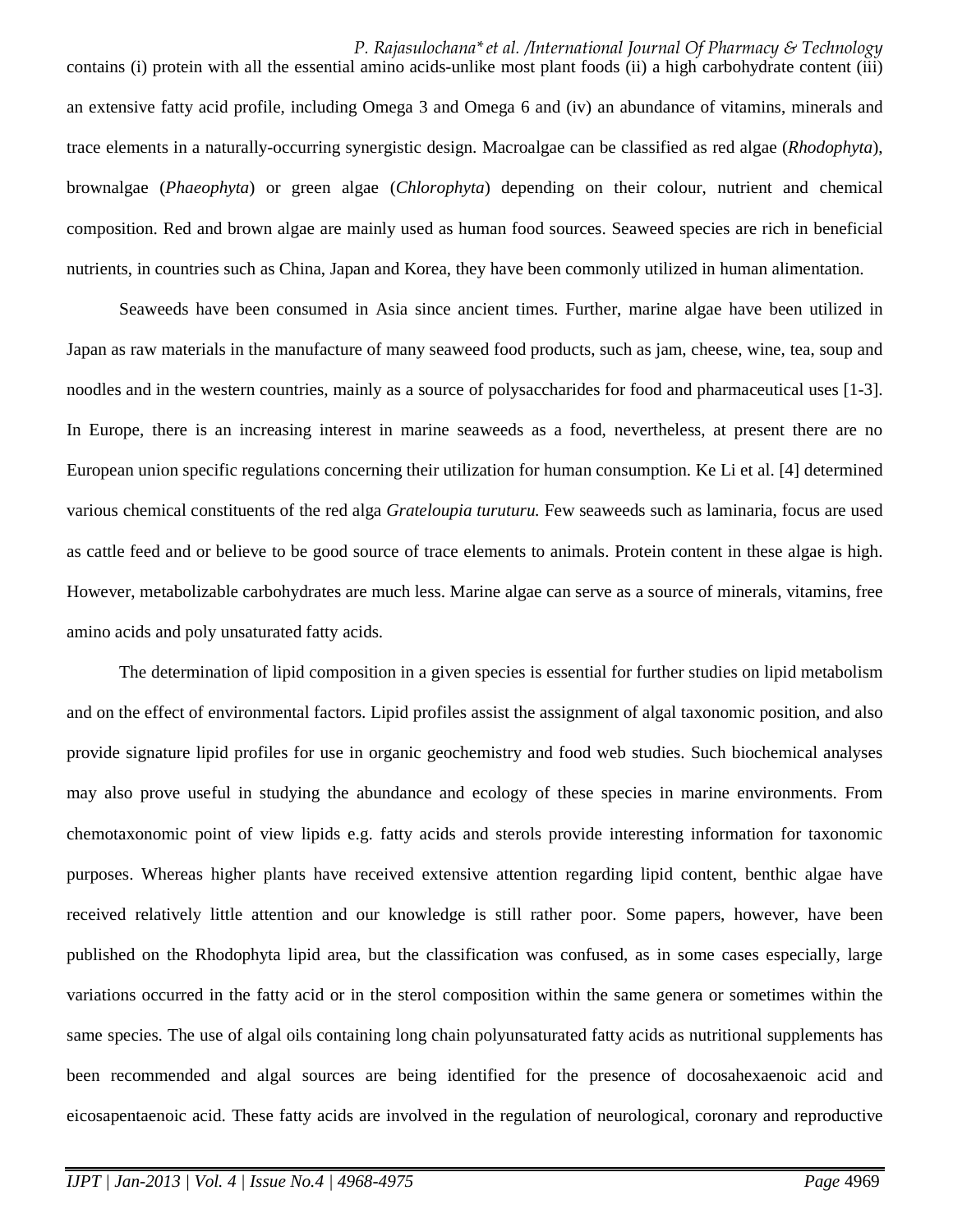*P. Rajasulochana\*et al. /International Journal Of Pharmacy & Technology*  physiology in humans. They are conditionally essential nutrients during infancy and a number of nutritional and professional organizations including world health organistion have recommended the inclusion of these fatty acids in infant nutritional formula [5-7].

In general, from the critical review of literature, it is observed that the most of studies on the nutrient contents of seaweeds have concerned fresh plants. Little is known of the effects of processing by drying or canning. The present investigation aims at on the estimation of mineral composition from *Kappaphycus sp.*

## **2. Materials and Methods**

Sample was collected from the sea coast of Rameshwaram, Tamil Nadu, India in the form of dry and living material. Algae samples were cleaned and removed from epiphytes and necrotic parts. Samples were rinsed with sterile water to remove any associated debris. Sample was kept under sunshade for 7 days. After drying the sample, it was ground thoroughly to powder form. The powder was then used for the estimation of minerals. This powder was stored in cold conditions in an airtight container and analysis was carried out within three months of processing.

Shade dried powdered material of the experimental algae were used in the investigations unless otherwise mentioned. Wet weight and dry weight estimations were made from the samples of alga *vide* Materials and Methods.

## **2.1 Estimation of minerals**

Mineral analysis or elemental analysis of the shade dried powdered samples of the experimental alga was carried out following the procedures outlined in PERKIN-ELEMER'S Atomic absorption spectrophotometry. Known quantity of the shade dried powdered samples of the experimental algae was taken in a beaker and soaked overnight in conc.  $HNO<sub>3</sub>(0.5 \text{ ml}$  for 1.0 g of algal material). To the soaked sample, 2.0 ml of 70% per chloric acid was added and heated in an electrothermal bunsen after covering the mouth of the beaker with a watch glass till the volume was reduced to 3.0 ml. To this, 10.0 ml of glass distilled water was added, mixed well and filtered into a 100 ml standard volumetric flask. After cooling, the volume was made up to 100 ml with glass distilled water. The standard working conditions for the analysis of typical minerals are given below:

#### **Calcium**

| Wave length  | $422.7 \text{ nm}$ |
|--------------|--------------------|
| Slit setting | $0.7 \text{ nm}$   |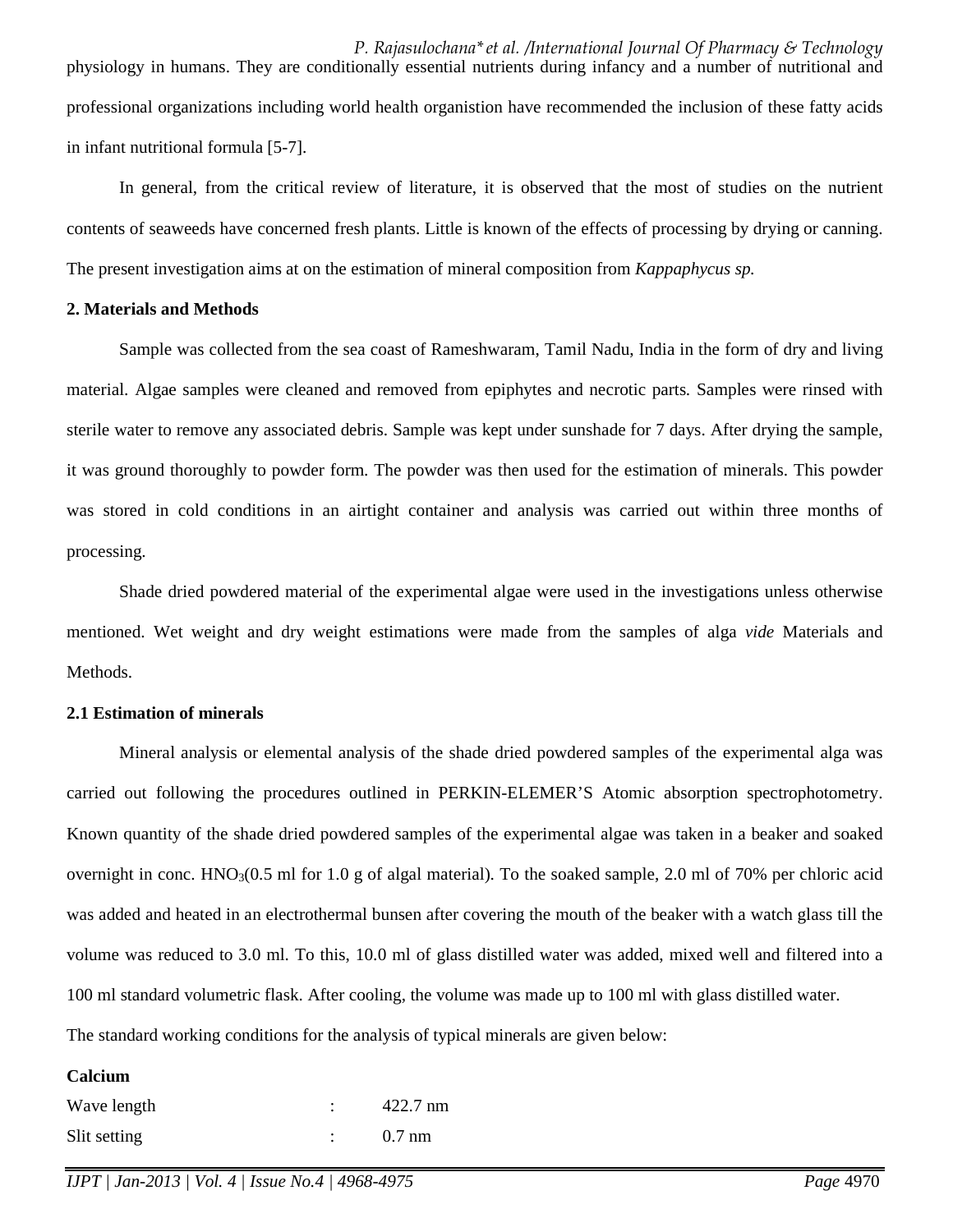|                  |                | P. Rajasulochana* et al. /International Journal Of Pharmacy & Technology |
|------------------|----------------|--------------------------------------------------------------------------|
| Light source     |                | Calcium hollow cathode lamp                                              |
| Flame type       |                | Air-Acetylene flame                                                      |
| <b>Magnesium</b> |                |                                                                          |
| Wave length      | $\ddot{\cdot}$ | 285.2 nm                                                                 |
| Slit setting     | $\ddot{\cdot}$ | $0.7$ nm                                                                 |
| Light source     | $\ddot{\cdot}$ | Magnesium hollow cathode lamp                                            |
| Flame type       | :              | Air-Acetylene flame                                                      |
| Sodium           |                |                                                                          |
| Wave length      | $\ddot{\cdot}$ | 589.0 nm                                                                 |
| Slit setting     | :              | $0.7$ nm                                                                 |
| Light source     | $\ddot{\cdot}$ | Sodium hollow cathode lamp                                               |
| Flame type       |                | Air-Acetylene flame                                                      |
| <b>Potassium</b> |                |                                                                          |
| Wave length      | :              | 766.5 nm                                                                 |
| Slit setting     |                | $2.0 \text{ nm}$                                                         |
| Light source     | :              | Potassium hollow cathode lamp                                            |
| Flame type       | $\ddot{\cdot}$ | Air-Acetylene flame                                                      |
| <b>Copper</b>    |                |                                                                          |
| Wave length      | :              | 324.8 nm                                                                 |
| Slit setting     | :              | $0.7$ nm                                                                 |
| Light source     |                | Copper hollow cathode lamp                                               |
| Flame type       |                | Air-Acetylene flame                                                      |
| <b>Iron</b>      |                |                                                                          |
| Wave length      | $\ddot{\cdot}$ | 248.3 nm                                                                 |
| Slit setting     | $\ddot{\cdot}$ | $0.2$ nm                                                                 |
| Light source     |                | Iron hollow cathode lamp                                                 |
| Flame type       | $\ddot{\cdot}$ | Air-Acetylene flame                                                      |
| Cobalt           |                |                                                                          |
| Wave length      | $\ddot{\cdot}$ | 240.7 nm                                                                 |
| Slit setting     | $\ddot{\cdot}$ | $0.2 \text{ nm}$                                                         |
| Light source     | $\ddot{\cdot}$ | Cobalt hollow cathode lamp                                               |
| Flame type       | $\ddot{\cdot}$ | Air-Acetylene flame                                                      |
| <b>Manganese</b> |                |                                                                          |
| Wave length      | :              | 279.5 nm                                                                 |
| Slit setting     | :              | $0.2$ nm                                                                 |
| Light source     |                | Manganese hollow cathode lamp                                            |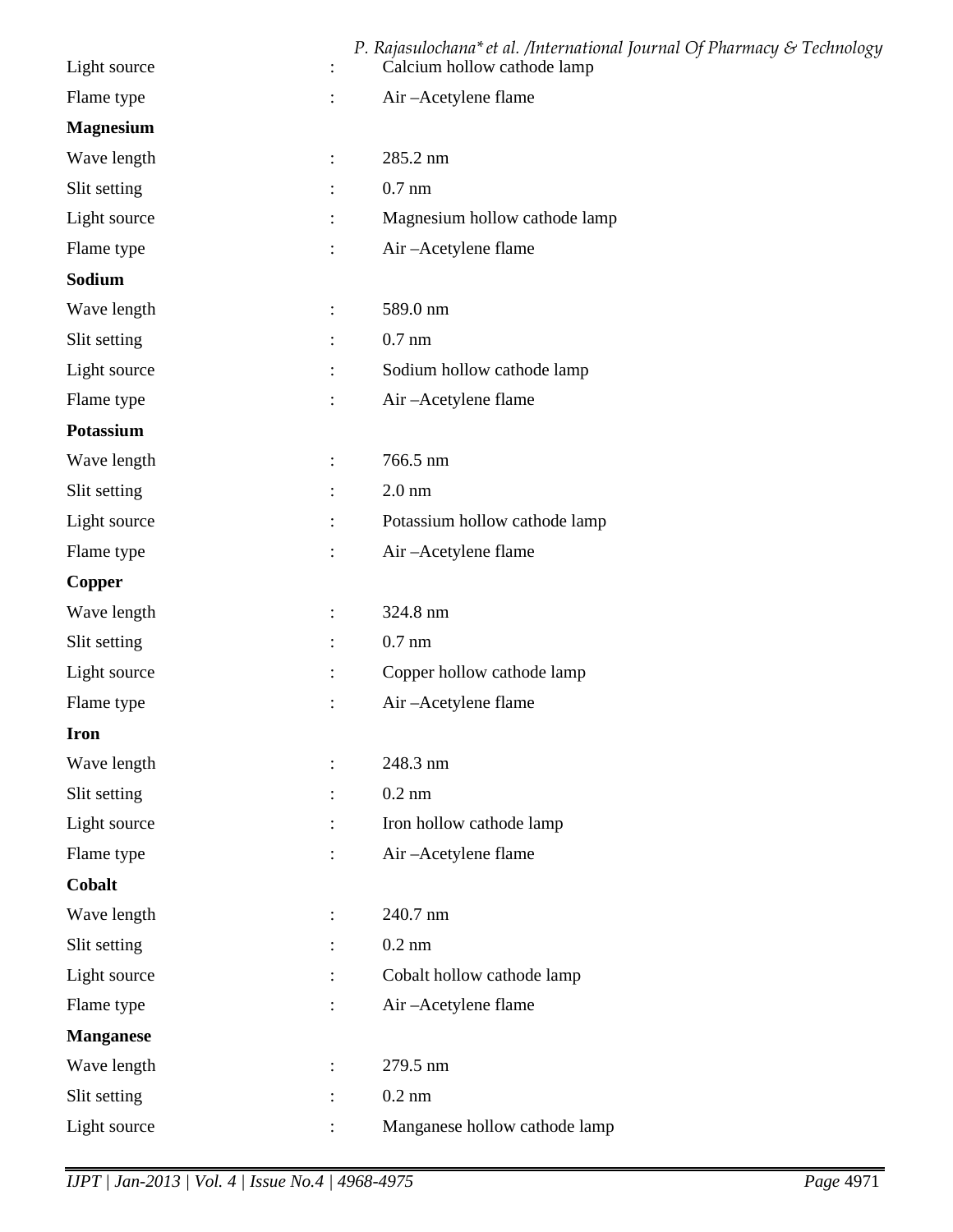| Flame type<br>$\ddot{\cdot}$   | P. Rajasulochana* et al. /International Journal Of Pharmacy & Technology<br>Air – Acetylene flame |
|--------------------------------|---------------------------------------------------------------------------------------------------|
| Zinc                           |                                                                                                   |
| Wave length<br>$\vdots$        | 213.9 nm                                                                                          |
| Slit setting<br>$\ddot{\cdot}$ | $0.7$ nm                                                                                          |
| Light source<br>$\ddot{\cdot}$ | Zinc hollow cathode lamp                                                                          |
| Flame type<br>$\ddot{\cdot}$   | Air – Acetylene flame                                                                             |
| Cadmium                        |                                                                                                   |
| Wave length<br>$\ddot{\cdot}$  | 288.8 nm                                                                                          |
| Slit setting<br>$\ddot{\cdot}$ | $0.7$ nm                                                                                          |
| Light source<br>$\ddot{\cdot}$ | Cadmium hollow cathode lamp                                                                       |
| Flame type<br>$\ddot{\cdot}$   | Air-Acetylene flame                                                                               |
| Lead                           |                                                                                                   |
| Wave length<br>$\ddot{\cdot}$  | 283.3 nm                                                                                          |
| Slit setting<br>$\ddot{\cdot}$ | $0.7$ nm                                                                                          |
| Light source<br>$\ddot{\cdot}$ | Lead hollow cathode lamp                                                                          |
| Flame type<br>$\ddot{\cdot}$   | Air-Acetylene flame                                                                               |

## **2.2 Results & Discussion**

The minerals identified in *Kappaphycus sp.* are shown in Table 1. From Table 1, it can be noted that Calcium is the major constituent of algae and formed the bulk of total minerals. The next major constituent is magnesium and sodium. Fluoride is the least mineral product of this algae. It can be noted that Na/K ratio is below 2.0 which is interesting from the point of view of nutrition, since the intake of sodium chloride and diet with a high Na/k ratio have been related to the incidence of hypertension. Further, it can be observed that the mineral content available in *Kappaphycus sp.* for human consumption is well within the limits (1.5-10 mg/100g) [2]. In general, algal product would supplement the daily intake of some trace elements for adults: Fe, 10-18 mg; Zn, 15 mg; Mn, 2.5-5 mg and Cu, 2-3 mg [2].

Ruperez [8] estimated mineral content in several brown & red edible marine seed vegetables. According to him, seaweeds contained high proportions of ash  $(21.1-39.3\%)$  and sulphate  $(1.3-5.9\%)$ . In brown algae, ash content (30.1-39.3%) was higher than in red algae (20.6 – 21.1%). Atomic absorption spectrophotometry of the ashes indicated that marine seaweeds contained high amount of both macro minerals (8.083-17.875 mg/100g, Na, K, Ca, Mg) & trace elements  $(5.1 - 15.2 \text{ mg}/100 \text{g}$ , Fe, Zn, Cu, Mb), than those reported for edible land plants. In the present study, it was identified that Ca is the major mineral. Fayaz et al. [9] used the ash sample for the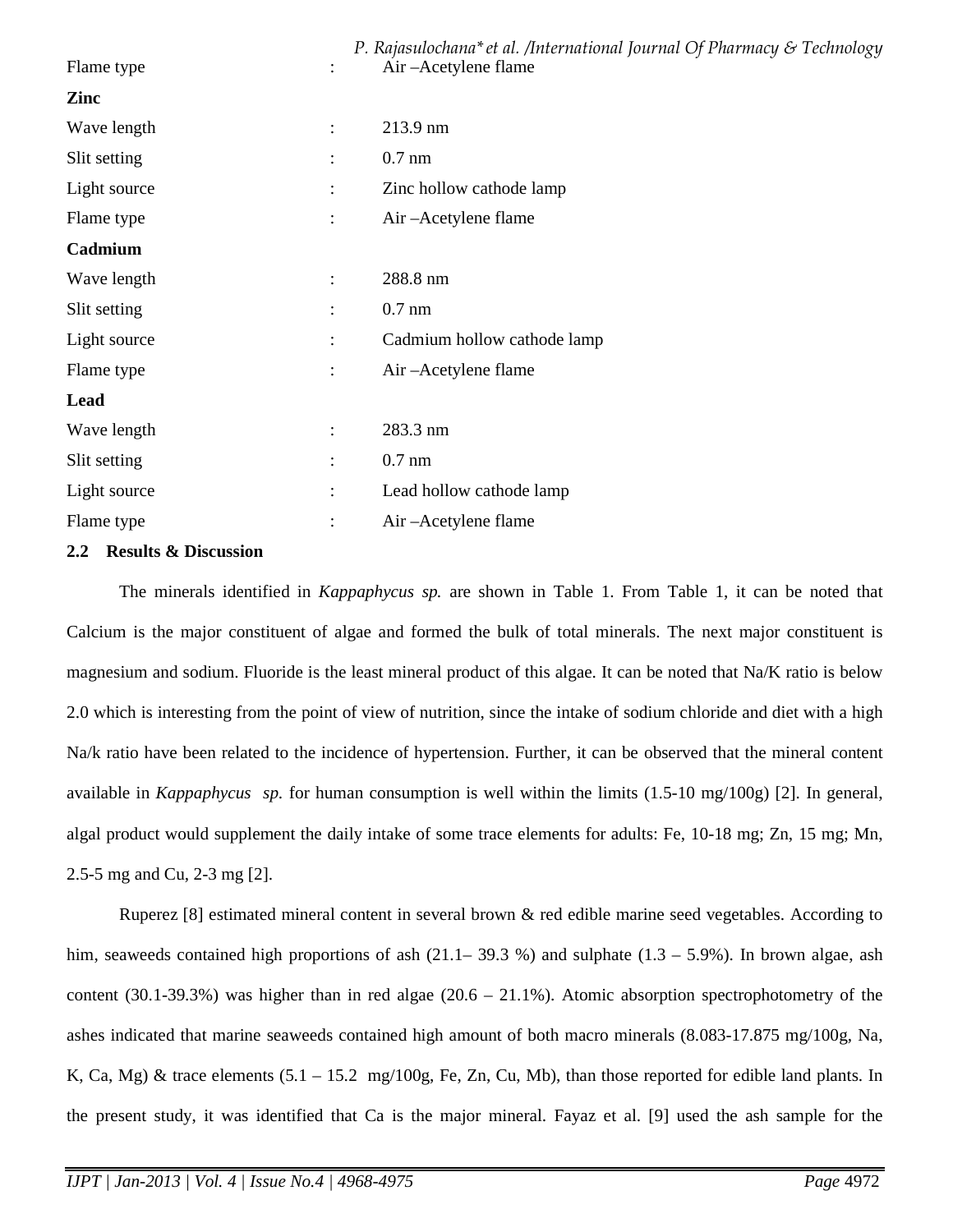*P. Rajasulochana\*et al. /International Journal Of Pharmacy & Technology*  estimation of mineral elements (Calcium, iron, Zinc) by Association of analytical communities (AOAC) procedure. The concentrations of the elements in *K. alvarezii* were determined with atomic absorption spectrophotometry. Triplicate determinations for each element were carried out. The concentration of the elements was determined from calibration. It was observed that *K. alvarezii* contains calcium, 159.5, iron, 33.8 and zinc, 1.58 mg/100g of the sample. The presence of significant amounts of calcium and iron in *K. alvarezii* may be due to its metabolic system in which it is capable of directly absorbing elements from the sea water. Dhamotharan [10] estimated various mineral content available in *stoechospernum marginatum and padina.* He observed that the total concentration of the minerals was always high in *padina* (7244.0 µg/g dry wt.) as compared to that in *s. marginatum* (3091.0 µg/g dry wt). Ca was the major constituent of both algae and formed the bulk of total minerals. Similar observation was made in the present investigation. Ca levels in padina amounted to 87.0% of the total minerals while the same in stoecho was 66.0%. The next major constituent in these algae is iron. The iron content in *stoechospernum* was 27.0% of the total mineral content and in *padina* it amounted to 10.0%.

| <b>Minerals</b> | mg/kg    |
|-----------------|----------|
| Sodium          | 23.4     |
| Potassium       | 12.44    |
| Calcium         | 3.565 gm |
| Magnesium       | 23.56    |
| Phosphorus      | 19.5     |
| Iron            | 7.89     |
| Copper          | 0.897    |
| Zinc            | 1.464    |
| Manganese       | 0.44     |
| Molybdenum      | 0.677    |
| Fluoride        | 0.056    |

| Table-1: Various minerals identified in Kappaphycus alvarezii. |  |
|----------------------------------------------------------------|--|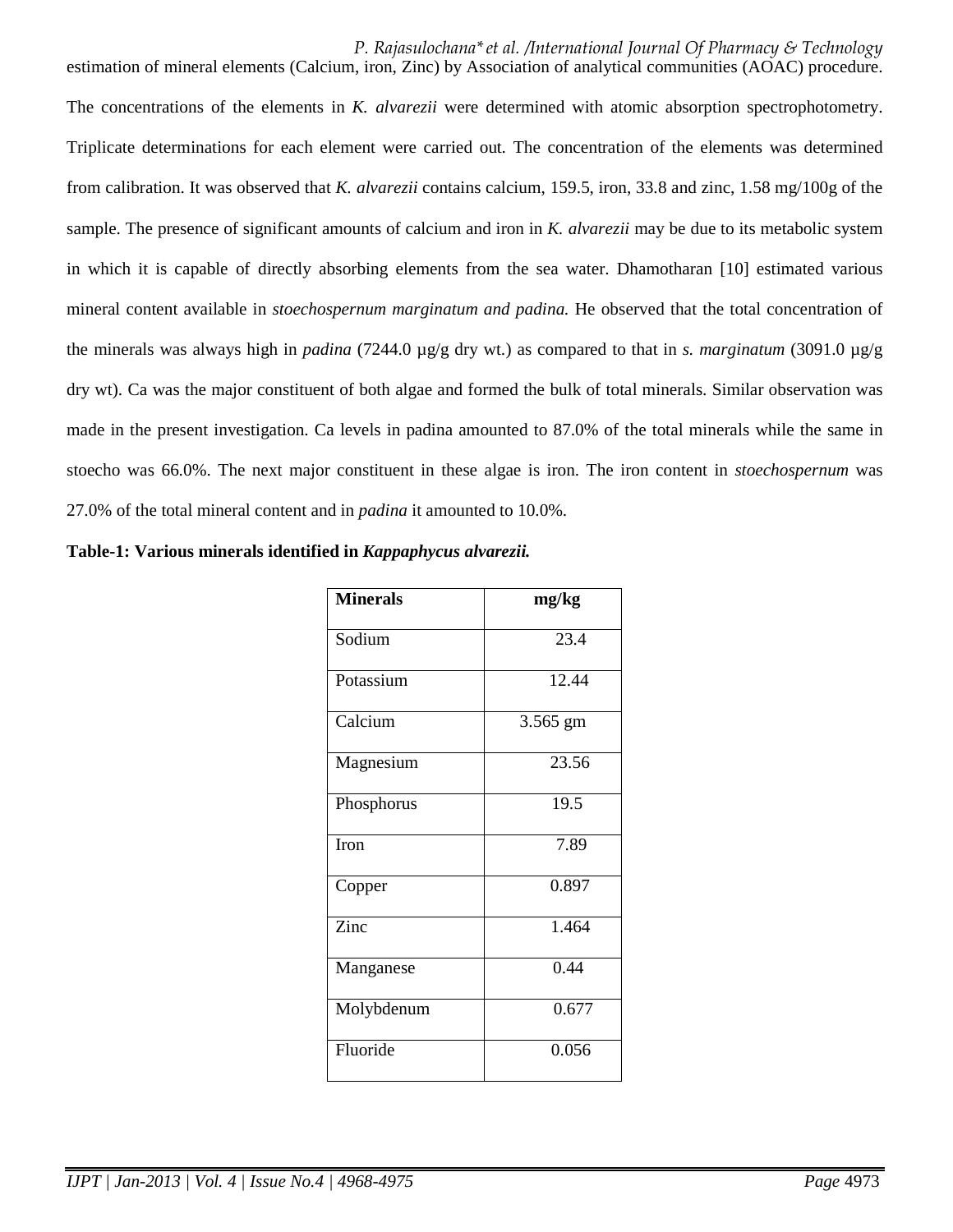## **3. Summary and Concluding Remarks**

Sample was collected from the sea coast of Rameshwaram, Tamil Nadu, India in the form of wet and living sample. Material methods for typical chemical constituents have been followed. Macrominerals were identified by using flame atomic absorption spectrophotometry and it was found that red algae contained various amounts of macrominerals such as Sodium (23.4 mg), Potasium (12.44 mg), Magnesium (23.56 mg), Phosphorous (19.5 mg) per 100mg and rich in calcium (3.565 gm/100 gm). The studies showed that red seaweeds could be used as a food supplement to meet the recommended daily intake of some essential minerals. From the overall study, it can be concluded that the *K. alvarezii* can serve as functional food with vital nutritional and biological values.

## **4. References**

- 1. Nisizawa, K., Noda, H., Kikuchi, R., Watanabe, T., 1987. The main seaweeds in Japan. Hydrobiologia 151/152, 5-29.
- 2. Indegaard, M. and Minsaas, J., 1991. Animal and human nutrition. In M.D. Guiry & G. Bluden (Eds.), *Seaweed resources in Europe: uses and potential (pp. 21-64). Chichester: John Wiley & Sons Ltd.*
- 3. Mabeau, S. and Fleurence, J., 1993. Seaweed in food products: Biochemical and nutritional aspects. Trends in Food Science and Technology 4, 103-107.
- 4. Ke Li, XiaoMing Li, BinGui Wang, 2008. Chemical constituents of the red alga Grateloupia turuturu. Journal of Biotechnology 136, S598-S599*.*
- 5. Cohen Z., 1990. The production potential of eicosapentaenoic acid and arachidonic acid by red alga Porphyridium cruentum. J. American Oi. Soc. 67, 916-920.
- 6. Sukenik A., 1991. Ecophysiological consideration in the optimization of eicosapentaenoic acid production by Nannochloropsis Sp. (Eustigamatophyceas). Bioresour. Technol. 36, 263-270.
- 7. Boswell K. D. B., Glaudue R. Prima B. and Kyle D. J., 1992. SCO production by fermentative microalgar', In: Single Cell Oils. (Eds. Kyle, D. J. and Ratledge, C.,), American Chemist Society, Champaign. Lllinoids, 274- 286.
- 8. Ruperez P., 2002. Mineral content of edible marine seaweeds. Food Chemistry 79, 23-26.